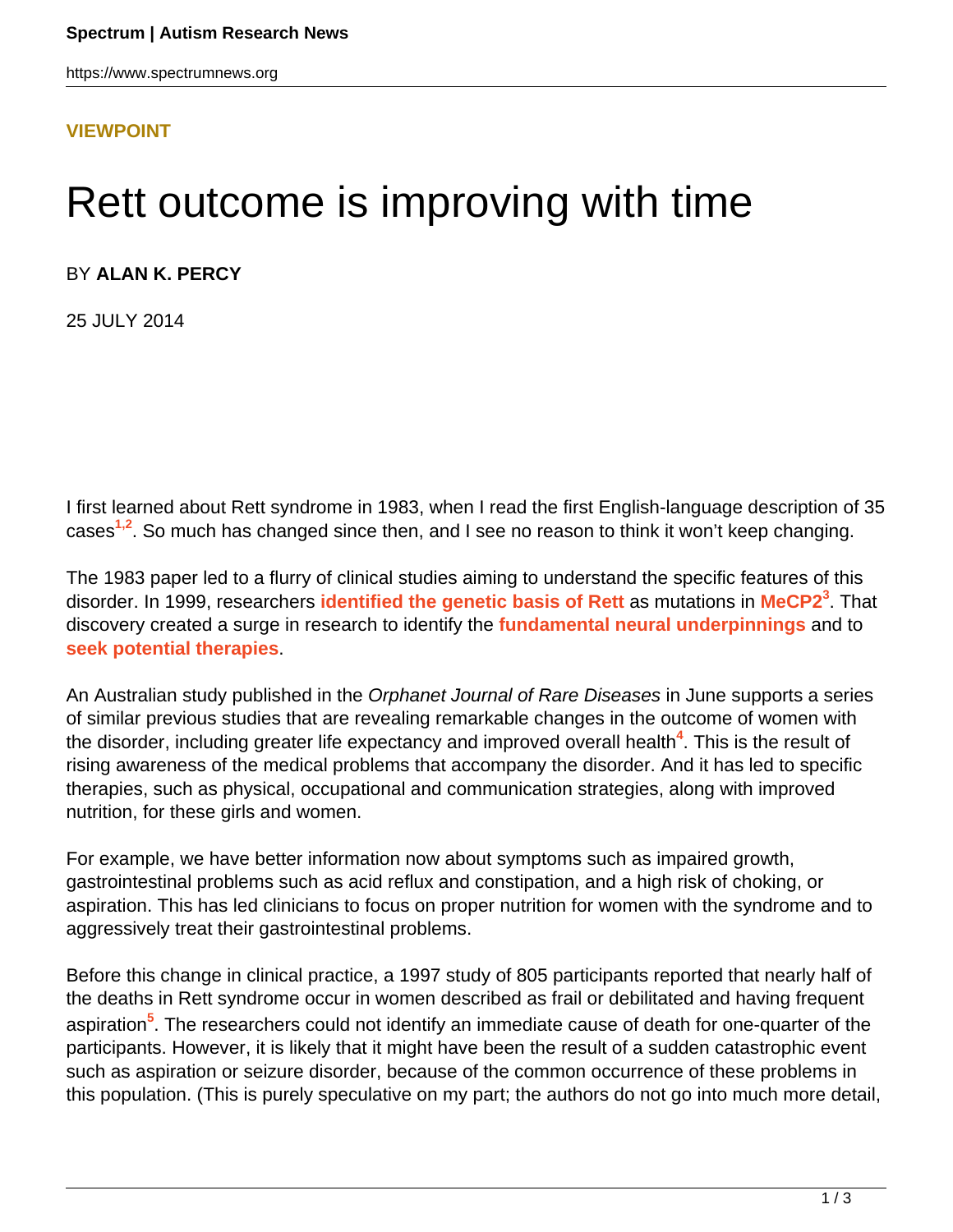https://www.spectrumnews.org

but they suggest the same reason.)

### **Better lives:**

Since then, researchers have looked in detail at the long-term survival of women with Rett syndrome who live in the U.S., Canada, Austria and Australia: The bottom line is that survival rates have improved everywhere.

In 2010, we published a study that included nearly 2,000 participants with Rett syndrome from the U.S. and Canada<sup>6</sup>. At least half of these women lived past 50 years of age. Since 2006, we have an ongoing study now involving more than 900 participants with classic Rett syndrome, whom we examine at least once every year. This project is part of the National Institute of Child Health and Human Development's Rett Syndrome Natural History Study, which aims to gather natural history data in preparation for clinical trials.

In addition to the individuals with classic Rett syndrome, the study includes 166 girls who have atypical Rett syndrome, meaning that they meet only some of the criteria for a Rett syndrome diagnosis.

By contrast, a 2010 study looked at the outcome of the original 22cases diagnosed by Andy Rett in 1966. The probability of survival to age 25 was 21 percent: 19 of 22 Austrian women with Rett syndrome had died by 25 years of age**<sup>7</sup>** . However, the same report found that 71 percent of more than 332 Australian women had survived past 25 years — results that echo our findings from the U.S. and Canada.

The Australian study published this month, which includes nearly 400 participants followed for up to 20 years, found 71.5 percent survival past 25 years of age — virtually identical results to the previous Australian findings**<sup>4</sup>** . From our own Natural History Study, we have identified 35 deaths among 855 participants with classic Rett syndrome and 6 of 157 people with atypical Rett. Only one of these deaths was related to frailty or poor nutrition, yet the possibility of aspiration pneumonia remains.

These results strongly support the need for parents to continue demanding aggressive therapeutic approaches in order to preserve optimal health — for example, maintaining proper nutrition, treating gastrointestinal issues and optimizing physical and occupational therapies. It is equally crucial to remain alert to potential medical issues, to continue implementation of strong therapies and to maintain a proper level of engagement with family and peers.

Alan K. Percy is professor of pediatrics and neurology at the University of Alabama at Birmingham School of Medicine.

## **References:**